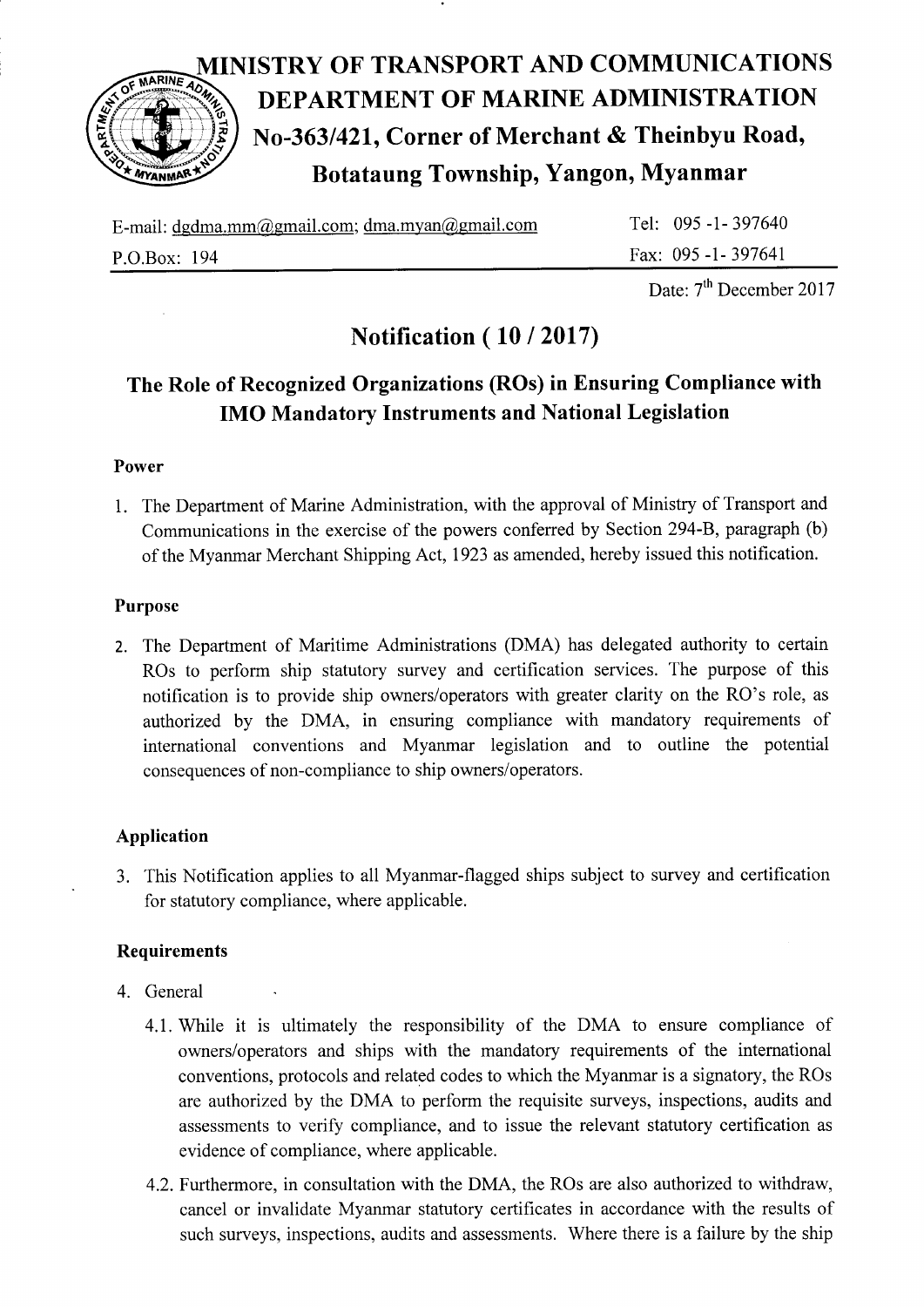or owner/operator to correct a serious deficiency, ROs are authorized to suspend the relevant statutory certificates until all such deficiencies are remedied.

- 4.3. The ROs may also, as applicable, make recommendations to owners/operators as to compliance with the specific requirements of the relevant international conventions, protocols and related codes to which the Myanmar is a signatory.
- 5. Port State Control (PSC)
	- 5.1. The ROs are authorized to cooperate with PSC officers on behalf of the DMA to facilitate rectification of reported defrciencies and defects on ships for which the RO has issued statutory certification. In cases where the ROs are made aware of deficiencies identified by PSC authorities, they are required to report to the DMA all such deficiencies, whether or not the deficiencies lead to detention.
- 6. PSC Detentions
	- 6"1. The relevant RO, in consultation with the DMA, may attend any ship that is detained by PSC authorities. It is the responsibility of the ship manager or master to immediately notify the DMA.
	- 6.2.The attending RO surveyor shall address, but not limit an inspection to, the deficiencies identified by PSC. Instead:
		- 6.2.1. If the date of detention falls within the  $\pm$  3 (three) month window for annual statutory suryeys or the -3 (three) month window prior to the renewal surveys, the RO shall conduct the surveys prior to the ship sailing. In the case of renewal surveys, the RO shall conduct the surveys to the maximum extent possible, except for safety equipment and safety radio which must be completed prior to the ship sailing. A time schedule for the completion of surveys at the next convenient port shall be set, and may not be delayed until the end of the window.
		- 6.2.2. If the date of detention does not fall within the  $\pm$  3 (three) month window for annual statutory surveys or the -3 (three) month window prior to the renewal surveys, the attending RO surveyor is required, after clearing the port State control deficiencies, to carry out a general examination of the ship in consultation with the DMA. Additional surveys may be required based upon the professional judgment of the attending RO surveyor.
		- 6.2.3.Depending on the number and nature of deficiencies, the RO may conduct an additional audit of the Safety Management System (SMS) or Ship Security Plan (SSP), as the case may be, equivalent to an Intermediate Audit.
- 7 . Potential Consequences of Subsequent PSC Detentions
	- 7.l.Inthe case of a ship detained twice in two (2) years by PSC:
		- 7.l.I.all statutory certificates may be suspended from the date of the detention and the Master and/or ship owner/operator shall be notified in writing by the RO that the statutory certificates are invalidated or withdrawn as of the date of written notice. Upon such notice, the statutory certificates must be surrendered to the RO.
		- 7 .I.2. an Initial Audit of the Company may be required, the extent of which shall take